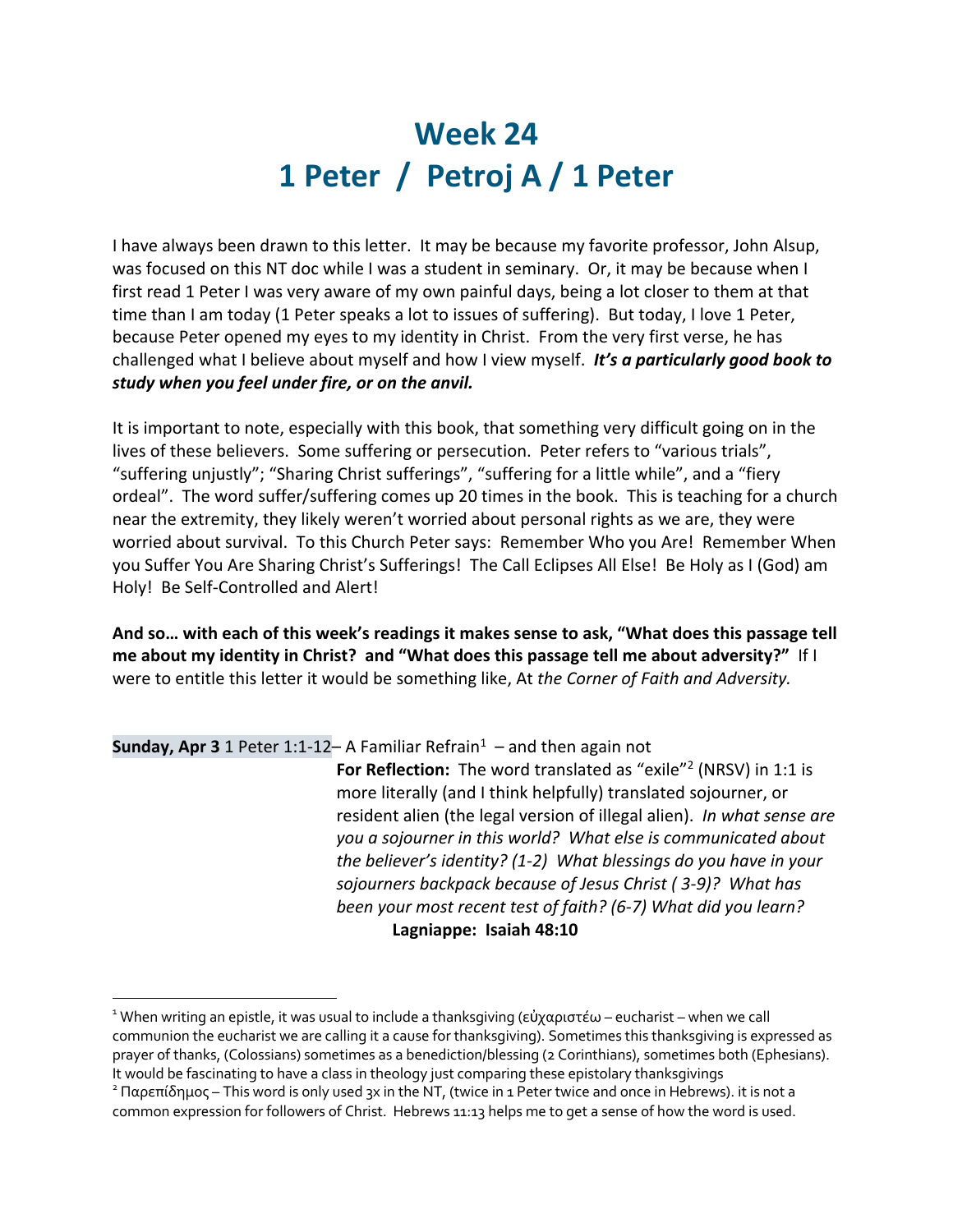| Monday, Apr 4    | 1 Peter $1:13-2:3^3$ – Aspiring to Infancy?<br>For Reflection: How is holiness part of your identity (13-16)? In                                                                                                                                                                                                                                                                                                                                                                                                                                                                                           |
|------------------|------------------------------------------------------------------------------------------------------------------------------------------------------------------------------------------------------------------------------------------------------------------------------------------------------------------------------------------------------------------------------------------------------------------------------------------------------------------------------------------------------------------------------------------------------------------------------------------------------------|
|                  | your experience how is the Word of God living and enduring, like<br>milk that nourishes (23, 2-3)? In Peter's view, are infants our role                                                                                                                                                                                                                                                                                                                                                                                                                                                                   |
|                  | models?                                                                                                                                                                                                                                                                                                                                                                                                                                                                                                                                                                                                    |
|                  | <b>Observations:</b>                                                                                                                                                                                                                                                                                                                                                                                                                                                                                                                                                                                       |
|                  | Many out there think that guile, insincerity, envy and<br>$\bullet$<br>slander (2:1) are synonymous with the church. They don't<br>seem like really bad poisonous sins but they are surely<br>effective at keeping the hungry and thirsty away.<br>For Peter salvation is not just a gift bound in history it is<br>$\bullet$<br>also a state into which we are constantly growing<br>(compare vs 5, 9, and 2:2)                                                                                                                                                                                           |
|                  | Lagniappe: Psalm 42:1 - If the call to infancy feels<br>demeaning, maybe you prefer this. It's poetry so you<br>don't have to aspire to deer-ish-ness., just drink up<br>some of God's word today, hungrily.                                                                                                                                                                                                                                                                                                                                                                                               |
| Tuesday, Apr 5   | I Peter 2:4-10<br>For Reflection: Again - ton's on identity! What about Jesus - or his<br>message or his call - causes you concern, or is a cause for<br>stumbling? What part of faith is beneath you? I don't like his love<br>your enemy teachings - but I don't think he isn't counting votes<br>on the issue.<br>Lagniappe: Isaiah 8:13-15                                                                                                                                                                                                                                                             |
|                  |                                                                                                                                                                                                                                                                                                                                                                                                                                                                                                                                                                                                            |
| Wednesday, Apr 6 | 1 Peter 2:11-3-7 <sup>4</sup> WARNING like 1 Timothy, we enter the offending<br>material known as the Household Code <sup>5</sup><br>For Reflection: Vss. 16-17 seem to me to be the organizing<br>themes of this section. These believers are free, but their<br>freedom is bound by the call of God and the circumstances in<br>which they find themselves. The conclusion of verse 17 makes it<br>clear that honor and love are core to this ethical code. Just as<br>important, this half verse makes it clear that in times of<br>persecution, and if then, then any times, believers are to fear no- |
|                  |                                                                                                                                                                                                                                                                                                                                                                                                                                                                                                                                                                                                            |

<sup>&</sup>lt;sup>3</sup> Vs 17 more sojourner exile language

<sup>4</sup> Vs 11 more sojourner exile language. I'm beginning to think Peter thinks this world is not our home.

<sup>5</sup> I often hear people dismiss Paul/Peter, or sometimes the whole Bible for passages like this – assuming they legitimize all sorts of evil. But by that standard, we would dismiss anything written before the 1800's. Household Codes began to be seen in writings with Aristotle ( $4^{\text{th}}$  century BCE), followed by Xenophon, Cato (the elder), Philo, and Seneca. The uniqueness of the Household Codes in the NT is that they spoke both parties in the relationship, assuming something close to mutuality. I don't know if I'd call this radical, but certainly a new, and more egalitarian chapter in the teaching of ethics.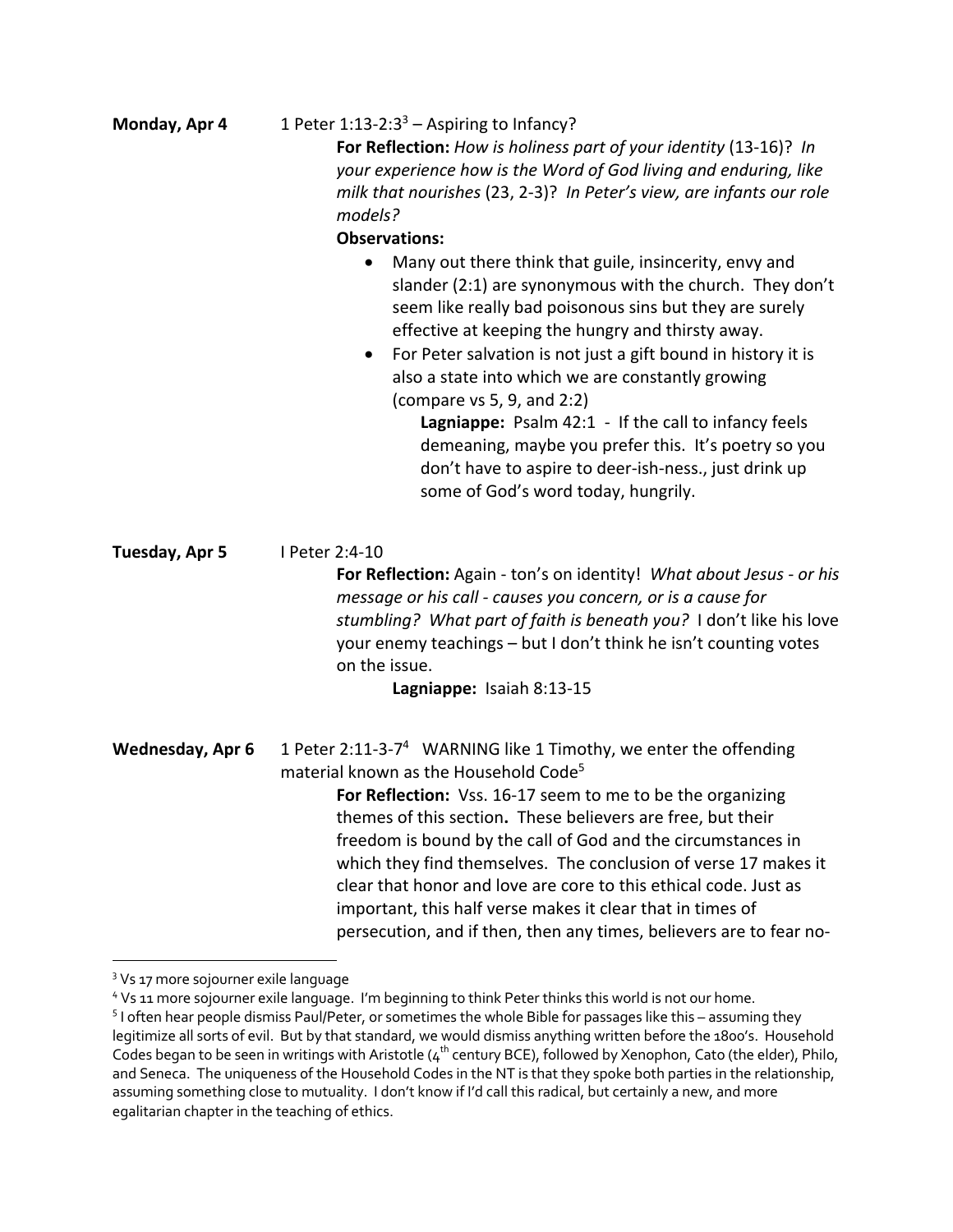one but God. They honor others, they love others, but they only fear/worship God.*How does following of Christ observably influence your other human relationships*? *What makes submission (of any kind) so very hard? Who or what do you most fear?* **Lagniappe:** Philippians 2:1-4 **Thursday, Apr 7** 1 Peter 3:8-22 **For Reflection:** verse 15 is a commonly quoted verse from this section of 1 Peter.6 *If you were asked, what reason would you give for the hope that is within you? Why do you believe (and act) differently?* Lagniappe Matthew 5:10 **Friday, Apr 8** 1 Peter 4<sup>7</sup> **For Reflection:** In vs 7, it seems Peter did not see life as sustainable very long – it must have been a heart-breaking time for him. Interestingly, the end-of-all things exhortations (7-11) are rather ordinary – focus on loving one another, on hospitality, and on sharing your gifts faithfully. No command to engage in allnight discussions about end of the world conspiracy theories… Hmmmm. No mandate to quit you job or school , and sell everything you have. (That was a bit of snarkiness on my part – I own it.) The fiery ordeal (vs 12) may remind us of when Nero lit his precious gardens with cruel and grotesque living torches (lest you feel like Nero was left unaccountable for his actions remember vs 5). But this was written before that time and probably should be taken as "purify trials" as in 1:6-7. *When have you felt you were living in an unsustainable environment/situation? What did you do? What did God do? Did it affect the way you chose to live your life?* **Lagniappe:** 2 Peter 3:9 - It's likely that Peter took a little grief about his anxiety about the end being near. In this verse in his only other letter he deals with God's delay in coming.

 $6$  Again, it is helpful to remember these believers were facing opposition. When they are told to "Set apart Christ as Lord", Peter is calling them to remember Jesus, alone, is Lord – not Caesar. Jews were regularly accused of disloyalty (at this time it appears that Christians were considered Jews (Acts 18:2). Not until Nero (Tacitus) do we find Christians singled out in secular writing. Peter likely, wants them to know the faith, or the gospel, well enough to be a faithful witness to Jesus in any setting.

 $^7$  It seems like Peter almost ended his letter with vs 11. I'll bet you know a pastor who almost finished a sermon, but kept going. Just know that when that happens the pastor in question could legitimately say,"Almost finishing is the Biblical model.":)